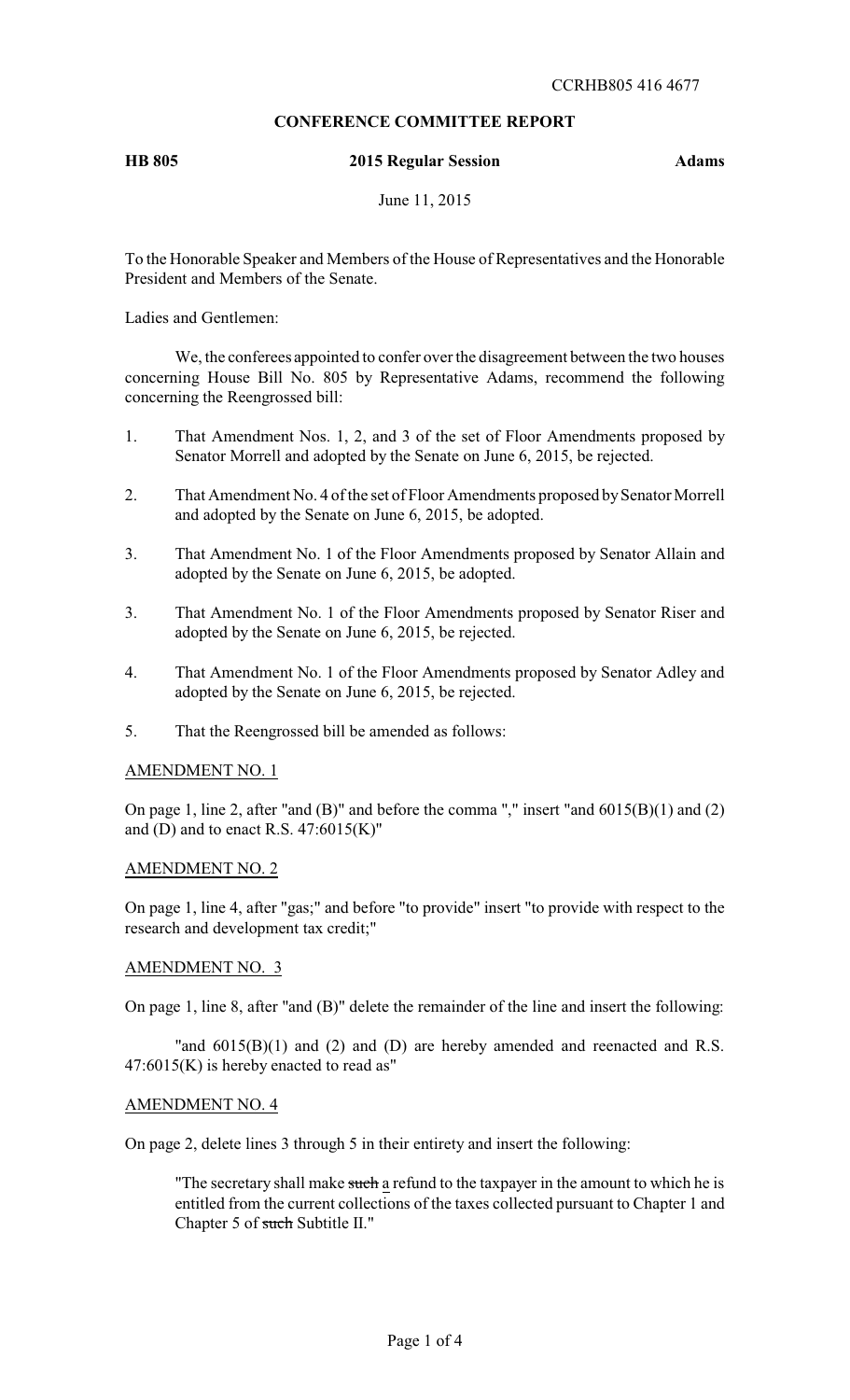# AMENDMENT NO. 5

On page 2, at the beginning of line 12, delete "Section 2. The" and insert "Section 2.(A) Except as provided for in Subsection (B) of this Section, the"

# AMENDMENT NO. 6

On page 2, after line 13, insert the following:

"(B) The provisions of this Act shall not apply to an amended return filed on or after July 1, 2015, provided that these credits were properly claimed on an original return filed prior to July 1, 2015."

# AMENDMENT NO. 7

In Amendment No. 1 of the Floor Amendments proposed by Senator Allain and adopted by the Senate on June 6, 2015, on page 1, delete line 13 in its entirety and insert the following:

### "seventy-five percent of the excess credit, and the remaining twenty-five percent of"

## AMENDMENT NO. 8

In Amendment No. 4 of the set of Floor Amendments proposed by Senator Morrell and adopted by the Senate on June 6, 2015, on page 1, between lines 23 and 24, insert the following:

"D. A taxpayer who receives a federal Small Business Innovation Research Grant as created by the Small Business Innovation Development Act of 1982 (P.L. 97-219), reauthorized by the Small Business Research and Development Enhancement Act (P.L. 102-564), and reauthorized again by the Small Business Reauthorization Act of 2000 (P.L. 106-554), shall be allowed a refundable tax credit in an amount equal to forty percent of the award received during the tax year.

\* \* \*"

Respectfully submitted,

Representative Bryan Adams Senator Jack Donahue

Representative Joel C. Robideaux Senator R.L. Bret Allain, II

Representative Chuck Kleckley Senator Robert Adley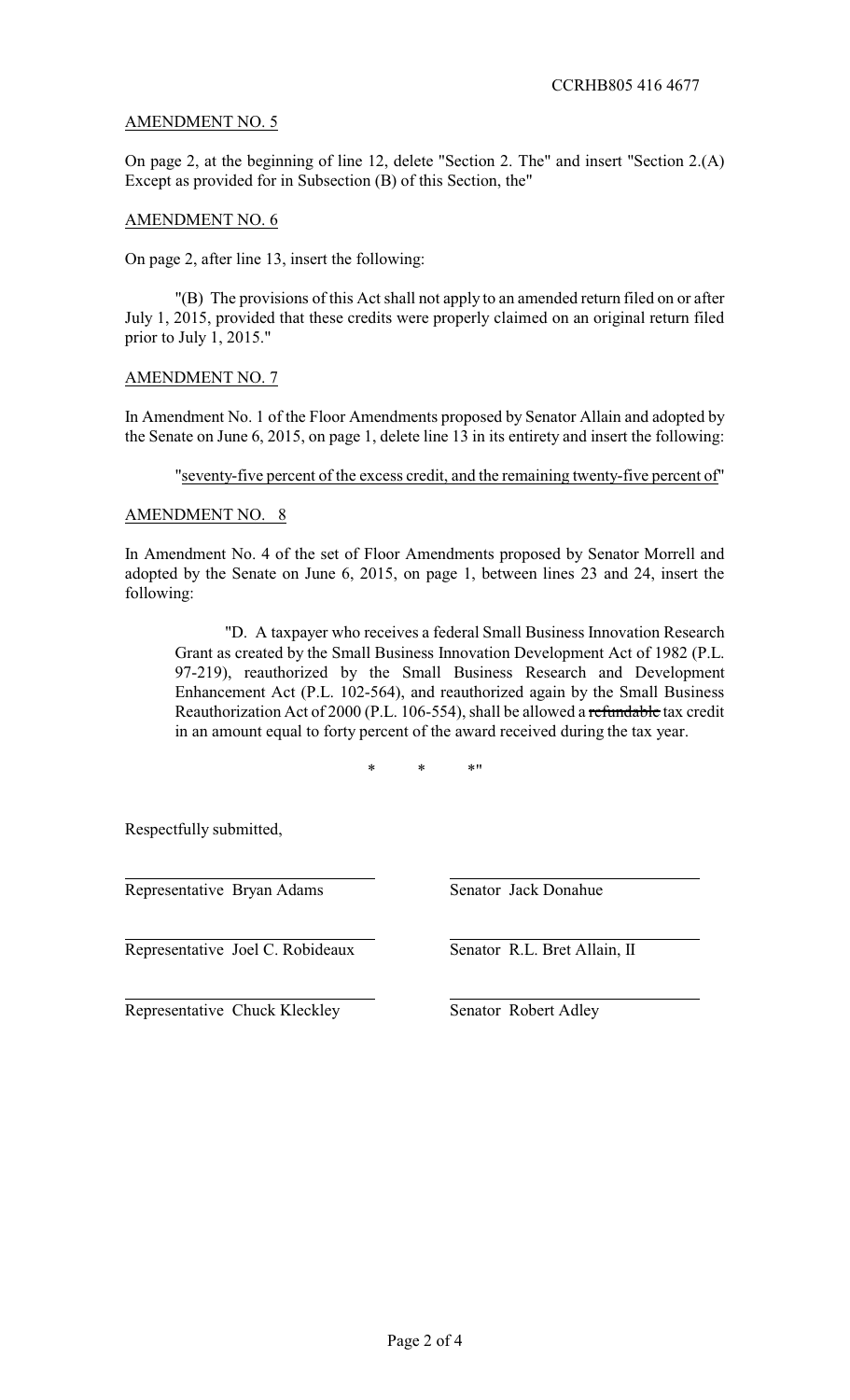### DIGEST

The digest printed below was prepared by House Legislative Services. It constitutes no part of the legislative instrument. The keyword, one-liner, abstract, and digest do not constitute part of the law or proof or indicia of legislative intent. [R.S. 1:13(B) and 24:177(E)]

# **CONFERENCE COMMITTEE REPORT DIGEST**

#### **HB 805 2015 Regular Session Adams**

## **Keyword and oneliner of the instrument as it left the House**

TAX CREDITS: Provides for the carry forward rather than the refund of a certain portion of the tax credits for ad valorem taxes paid to local governments

#### **Report adopts Senate amendments to:**

- 1. Authorize taxpayers whose ad valorem taxes paid to political subdivisions are less than \$10,000 to receive 100% of the excess tax credit amounts in the form of a refund from the state.
- 2. Requires that refunds to taxpayers be paid from the current collections of income and corporation franchise taxes.
- 4. Adds the research and development tax credit to proposed law changing it from a refundable tax credit to one in which credit amounts which exceed taxpayer liability may be carried forward against subsequent income or corporation franchise tax liability for up to five years.

## **Report rejects Senate amendments which would have:**

1. Authorized taxpayers whose ad valorem taxes paid to political subdivisions are \$10,000 or more to receive 25% of the excess tax credit amounts in the form of a refund and the remaining 75% may be carried forward as a credit against subsequent tax liability for a period not to exceed five years.

# **Report amends the bill to:**

- 1. Authorize taxpayers whose ad valorem taxes paid to political subdivisions are \$10,000 or more to receive 75% of the excess tax credit amounts in the form of a refund and the remaining 25% may be carried forward as a credit against subsequent tax liability for a period not to exceed five years.
- 2. Add the tax credit for a taxpayer who receives a federal Small Business Innovation Research Grant equal to 40% of the award received during the tax year to the research and development tax credits which are no longer refundable under proposed law.
- 3. Clarify that proposed law shall not apply to amended returns timely filed on or after July 1, 2015, provided that these credits were properly claimed on an original return filed prior to July 1, 2015.
- 4. Make technical changes.

## **Digest of the bill as proposed by the Conference Committee**